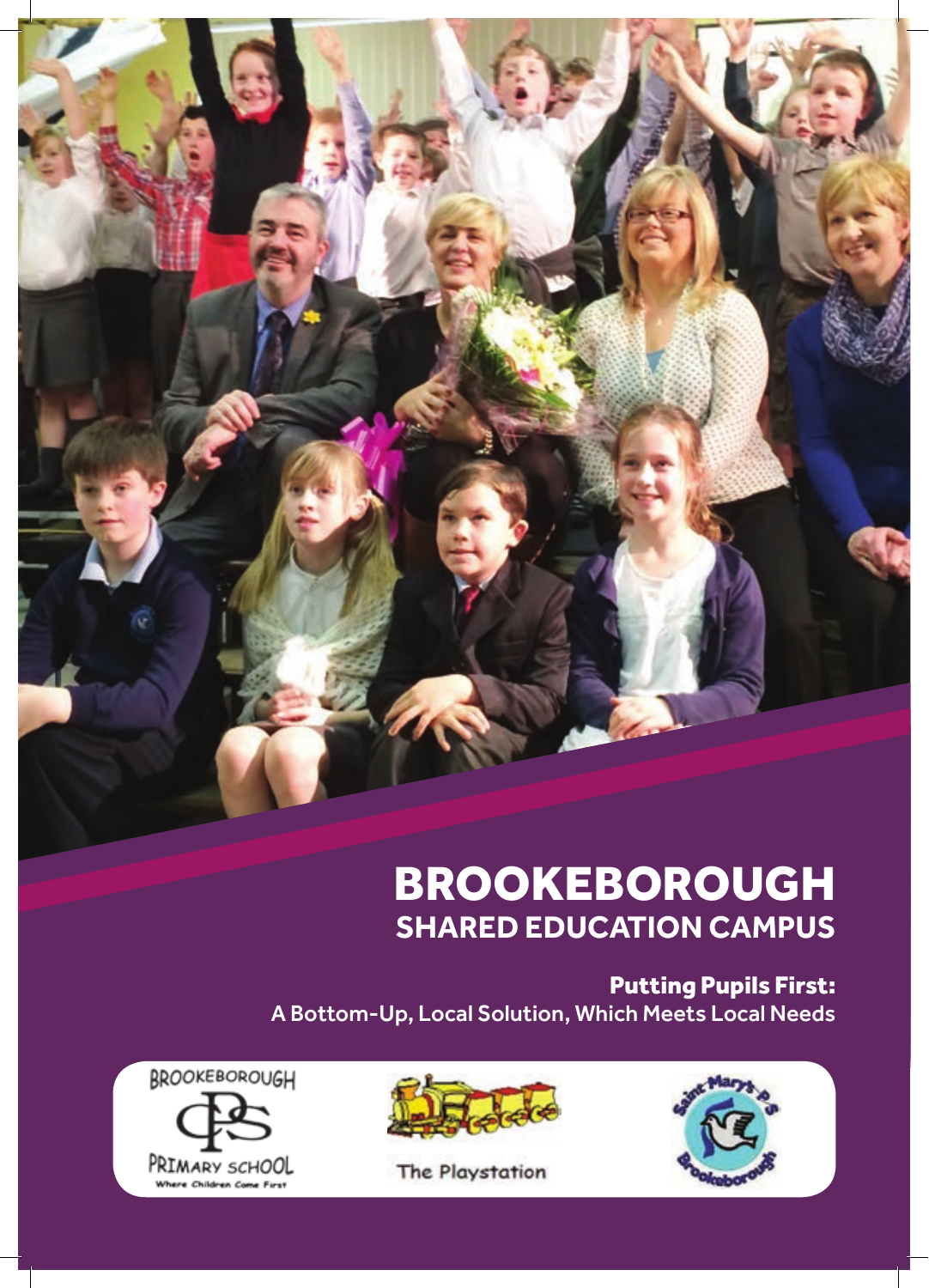

Pupils and Staff in Brookeborough Primary Schools celebrate after a successful joint drama production for parents

## MOVING FORWARD

After **45 years** of successful cross-sectoral cooperation, the **next step** for our two primary schools in Brookeborough, Co Fermanagh, is a **Shared Education Campus** in the village. This is the natural development and progression of the **historic & on-going collaboration** between our two schools, which started in 1969, well before the term 'Shared Education' was known.

Our proposal has **overwhelming support of governors, parents, staff and local community.** This will provide enhanced and sustainable educational provision for all sections of the community in Brookeborough and build a more shared society for the future.

## **CONTENTS**

| Page 2 | <b>Moving Forward</b>                                                                 |
|--------|---------------------------------------------------------------------------------------|
| Page 2 | Support for Brookeborough<br><b>Shared Education Campus</b>                           |
| Page 3 | <b>Brookeborough Shared</b><br><b>Education Campus</b>                                |
| Page 3 | <b>Support for Shared Facilities</b>                                                  |
| Page 3 | <b>Fit with Area Plan</b>                                                             |
| Page 4 | <b>Building a United Community</b>                                                    |
| Page 5 | <b>Educational Benefits of On-going</b><br>Sharing between the two primary<br>schools |
| Page 6 | Addressing Deprivation &<br>Disadvantage                                              |
| Page 7 | The Journey To A Shared Campus                                                        |
| Page 8 | <b>Achieving Government Policies</b>                                                  |
| Page 8 | <b>Important to Continue</b><br>Cross-sectoral Sharing in<br>Brookeborough            |
| Page 8 | <b>Concluding Comments</b>                                                            |
| Page 8 | Contact                                                                               |

## SUPPORT FOR BROOKEBOROUGH SHARED EDUCATION CAMPUS



## **Community Support**

93% of the respondents to a survey of the school communities, undertaken in March 2014, stated that they supported the proposal for a shared campus in Brookeborough. 6% said they didn't know and less than 1% was not supportive of the proposal.

#### **Cross-Party Political Support**

Brookeborough Shared Campus has the support of **all** the political parties in Fermanagh District Council (including SF, DUP, SDLP & UUP).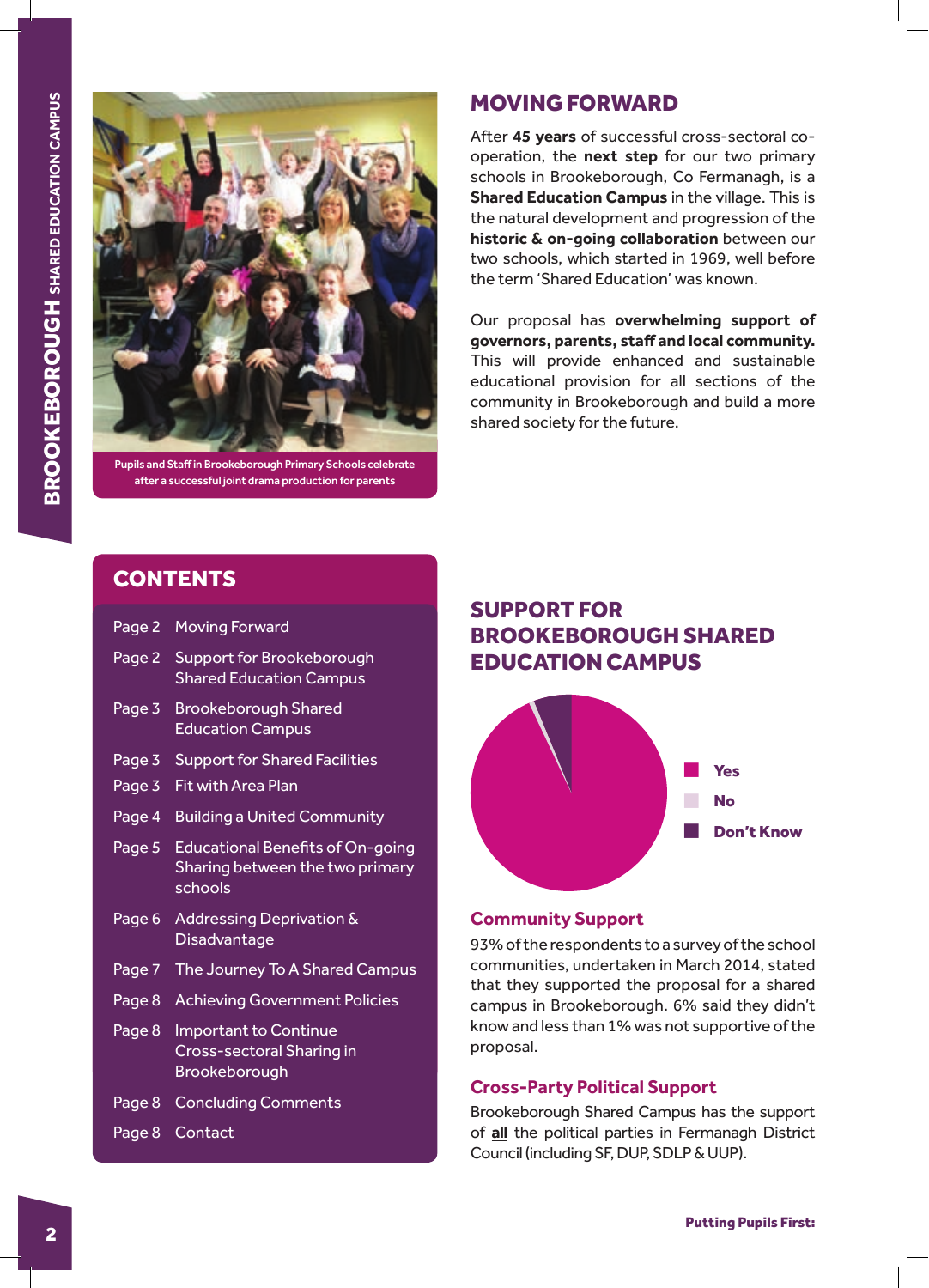# BROOKEBOROUGH SHARED EDUCATION CAMPUS

The **Brookeborough Education Shared Campus** will consist of:

- 1. **A new shared education campus** built on a neutral site in Brookeborough, accommodating St Mary's Primary School and Brookeborough Primary School, including outdoor sports & play facilities. Potential sites are currently available in Brookeborough for the campus.
- 2. The campus will also include the crosscommunity playgroup, **The Playstation**. This will ease transition to the local primary schools and enable the cross-community friendships continue from playgroup into primary school.
- 3. Each school and playgroup would retain its own separate ethos and identity.
- 4. The Shared Campus will be open for the **local community to use**, which will meet the huge need and demand for shared space in Brookeborough.

# SUPPORT FOR SHARED FACILITIES

The survey asked about sharing school facilities i.e. canteen, playground, computer room and library. Almost all respondents want to see these facilities shared.



# FIT WITH AREA PLAN

The respective managing authorities, **CCMS and WELB have endorsed the proposal** for the Brookeborough Shared Campus, which provides a local area / parish solution as proposed in the WELB Strategic Area Plan for primary schools.

| <b>SCHOOL</b><br><b>REF NO.</b> | <b>PRIMARY SCHOOL</b>          | <b>PUPILS</b><br>2013/14 | <b>PROPOSAL IN AREA PLAN</b>                 |
|---------------------------------|--------------------------------|--------------------------|----------------------------------------------|
| 2011894                         | <b>Brookeborough PS</b>        | 63                       | Local area solution to be explored           |
| 2031876                         | St Mary's PS,<br>Brookeborough | 52                       | Local area/parish solution to be<br>explored |

Both primary schools are of considerable age, requiring capital investment in the future - St Mary's PS is 75 years old and Brookeborough PS is 50 years old. A shared campus is the most optimal and economical solution. By working jointly through shared education, in line with government policy, our two primary schools are viable and meet the sustainable schools criteria as set out by the Department of Education (DE).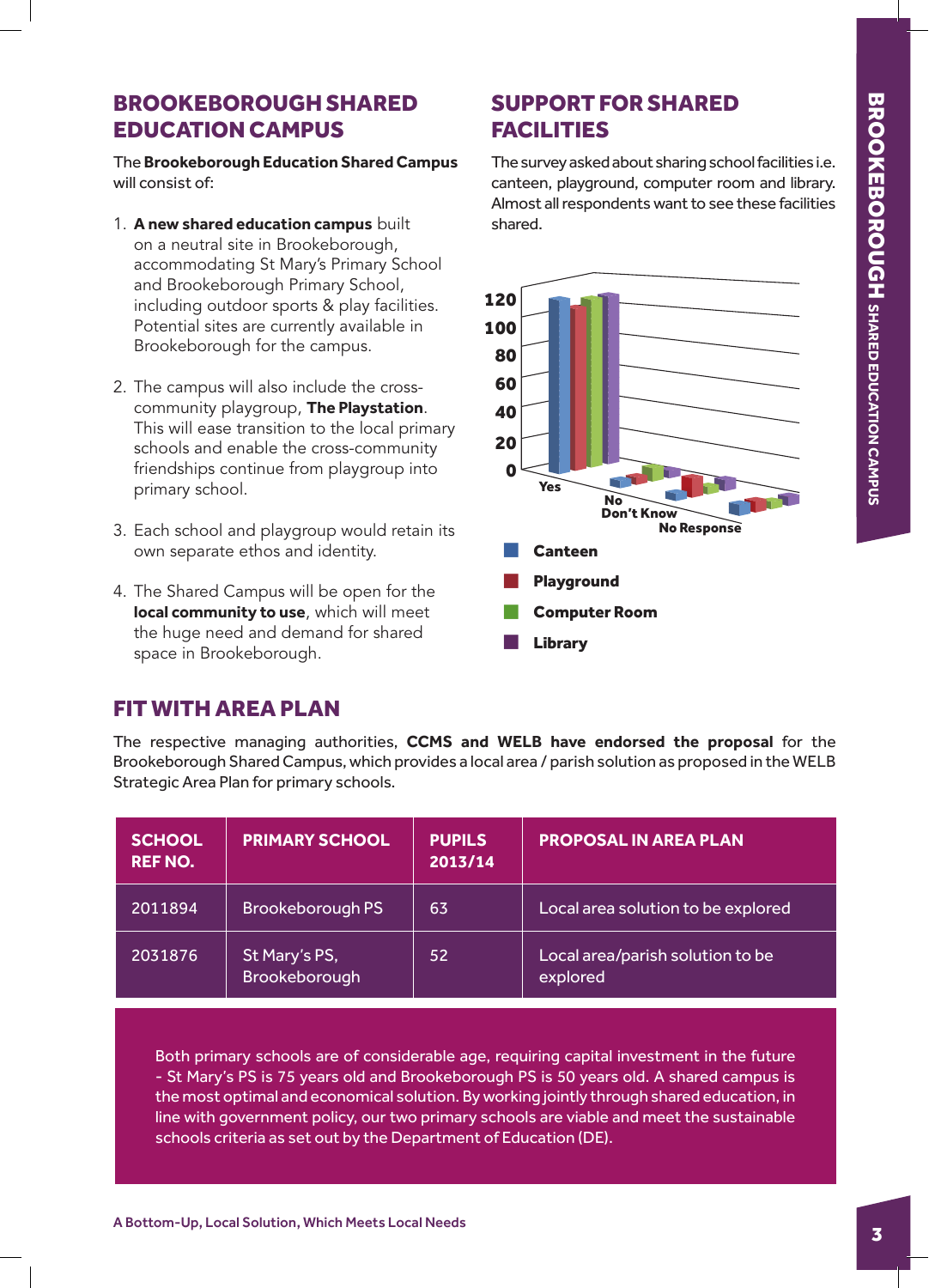

Pupils in Brookeborough showing team-work during their Shared Classes

# BUILDING A UNITED **COMMUNITY**

Like many border communities, Brookeborough has had a divided history and it did not escape the impact of the Troubles. However, due to the vision and courage of the successive principals and governors in both our primary schools, who recognised the importance for children to develop friendships across the community, they maintained the cross-community co-operation between our two schools.

Over that period, two generations have enjoyed the **benefits of the cross-community linkages** and the families have clearly shown that they want their children and grandchildren to continue to have the opportunity to learn, work and play together in the future. A shared educational campus in Brookeborough can ensure that this happens.



Pupils from St Mary's PS and Brookeborough PS performed an adapted play by Dan Gordon, followed by a variety concert for parents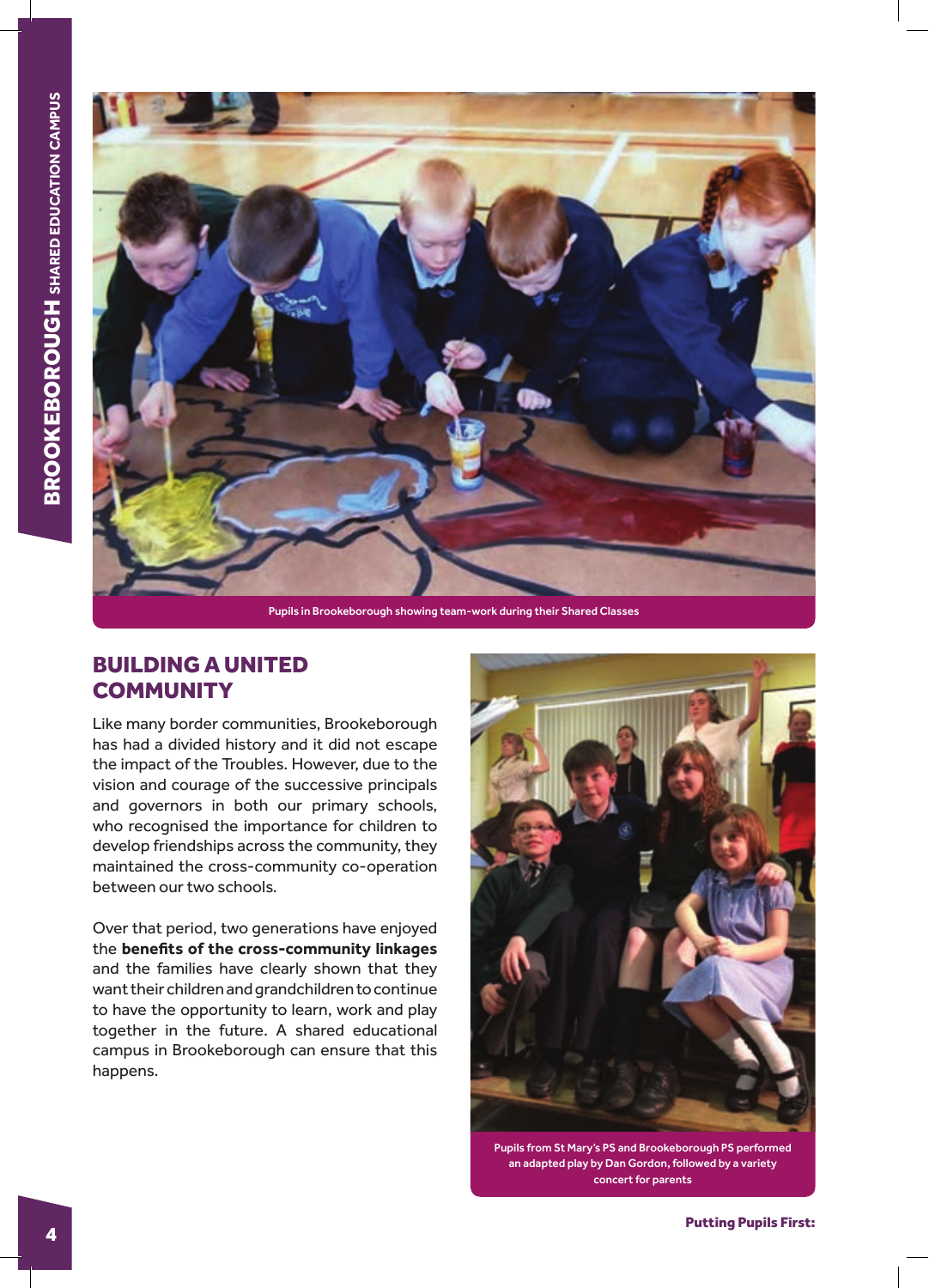## EDUCATIONAL BENEFITS OF ON-GOING SHARING BETWEEN THE TWO PRIMARY SCHOOLS

In the last decade the cross-community linkages between our schools have intensified in both curricular and extra-curricular activities, with all of the pupils enjoying regular / weekly shared classes and activities.

Staff from both schools plan the curriculum together; deliver shared classes; undertake shared projects with their pupils; and host joint performances and exhibitions for the parents. Joint staff development and joint workshops and training for parents are common between our two primary schools. We currently exchange teachers for ½ day per week to help deliver the curriculum in the areas of STEM and PDMU.

The educational benefits have been immense and will further increase in the shared education campus. We avail of the teaching expertise from both schools, enabling us to provide a broad and balanced curriculum.



The pupils from St Mary's PS and Brookeborough PS performed the Wizard of Oz to a packed audience

We are able to de-composite classes and provide age appropriate lessons for pupils. Jointly, the schools have produced award winning teams for competitions including the Fermanagh Feis. This would not have been possible individually.



The winning Choral Verse team at Fermanagh Feis – St Mary's PS & Brookeborough PS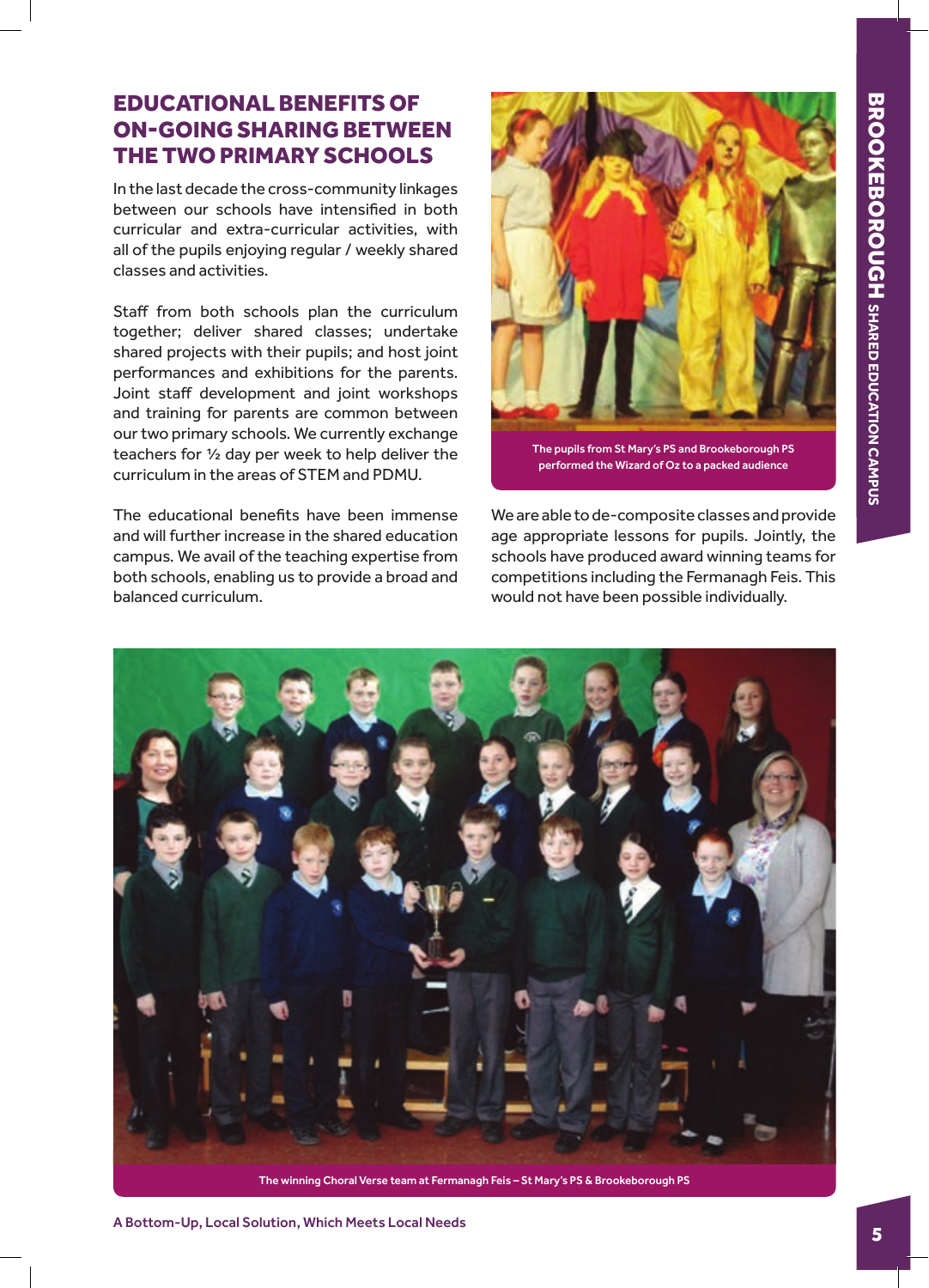## ADDRESSING DEPRIVATION & DISADVANTAGE



Pupils from St Mary's PS and Brookeborough PS penned their own drama production 'Racism Ruins Lives' which had repeat performances to packed audiences due to popular demand

Brookeborough Shared Education Campus will help address many of the deprivation and disadvantage measures in the area. Brookeborough is in the **most deprived 6%** of Super Output Areas, in relation to 'proximity to services'. St Mary's PS has a **greater proportion of pupils on free school meals** (36.54%) compared to Northern Ireland (30.97%) and a **higher proportion of pupils with special educational needs** (25%) which is in excess of the Northern Ireland rate of 20.49%. **Fewer residents in Brookeborough have a degree or higher qualification** (20.75%) compared to the rest of Fermanagh (21.27%). **More residents have no or low (Level 1) qualifications** (46.54%) compared to Fermanagh (44.09%).



John O'Dowd, MLA, Minister for Education, centre, with Mr D Finlay, Principal of St Mary's PS, Brookeborough and Miss H Gardiner, Principal of Brookeborough PS (After a meeting in Fermanagh, to discuss the way forward for Shared Education and Shared Models, April 2013)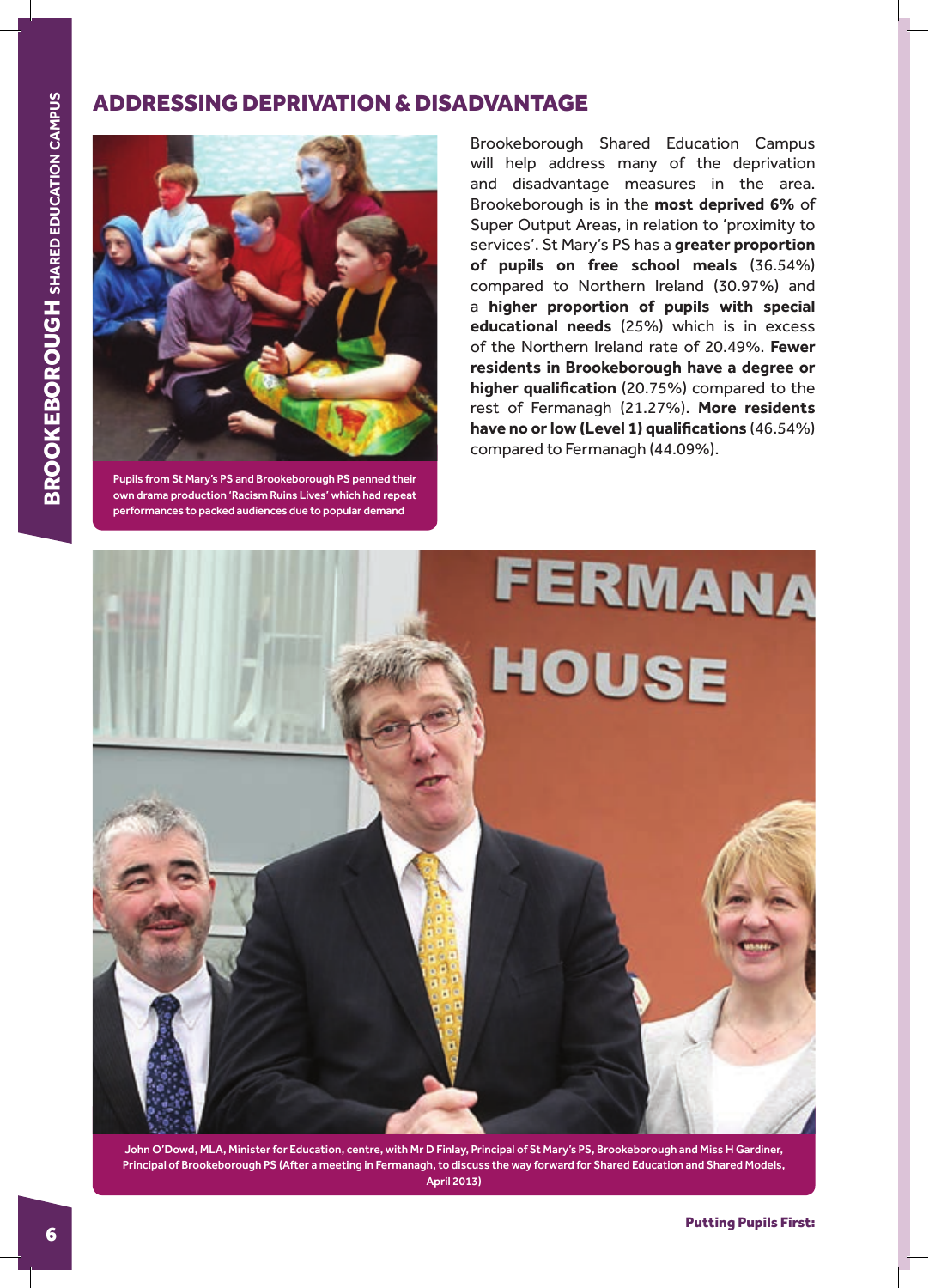## THE JOURNEY TO A SHARED CAMPUS

The following summary shows that our two primary schools have been actively exploring the potential for a sustainable shared education model in Brookeborough for some time. This timeline provides evidence of the careful and detailed work that has taken place to pursue this aim.

**1969 to Present Extensive** collaboration between our schools

**2010 Fermanagh** Council's Integrated Plan for Brookeborough highlighted the need for a Shared Education Model

**November 2012 Brookeborough Governors** & Staff learn about Shared School Models from WELB & CCMS officials at workshop in **Fermanagh** 

**February 2013 Brookeborough** Governors & Staff met with officials from DE, WELB & CCMS to discuss progressing a Shared Education Model

## **Consultation on WELB Draft Strategic Area Plan for Primary Schools** (March – June 2013)

| March - June 2013                                                                                                                                                                                            | <b>17 April 2013</b>                                                                                                                                        | April & June 2013                                                                                                                                                                                                 | <b>June 2013</b>                                                                                                                                                                                            |
|--------------------------------------------------------------------------------------------------------------------------------------------------------------------------------------------------------------|-------------------------------------------------------------------------------------------------------------------------------------------------------------|-------------------------------------------------------------------------------------------------------------------------------------------------------------------------------------------------------------------|-------------------------------------------------------------------------------------------------------------------------------------------------------------------------------------------------------------|
| A series of<br>governor & parent<br>meetings were held<br>to discuss Shared<br>Models. Parents<br>completed surveys<br>showing support<br>for Shared Model.<br>This was fed into<br><b>WELB</b> consultation | Meeting with the<br><b>Minister for Education</b><br>(with Fermanagh<br>primary principals)<br>when bottom-up,<br>local shared solutions<br>were encouraged | Brookeborough<br><b>Governors &amp; Staff</b><br>visited a Joint faith<br>school in Liverpool<br>(Emmaus) to learn<br>about a Shared School<br>Model & they hosted<br>a reciprocal visit from<br><b>Emmaus PS</b> | Joint governor<br>meeting & joint<br>submission to<br>area planning<br>consultation<br>process requesting<br>exploration &<br>development<br>of Shared<br><b>Education Model in</b><br><b>Brookeborough</b> |

**February 2014** Joint governor & parent meeting – strong expression of support for Shared Campus

#### **March 2014**

Consultation on Shared Campus: • Public Information Sessions • Survey of school communities Overwhelming support for Shared Campus in Brookeborough

# **31 March 2014**

WELB (with CCMS support) submits Expression of Interest to DE for Brookeborough Shared Education Campus

# THE FUTURE

**Brookeborough Shared Education Campus – A Bottom-Up, Local Solution that meets Local Needs**